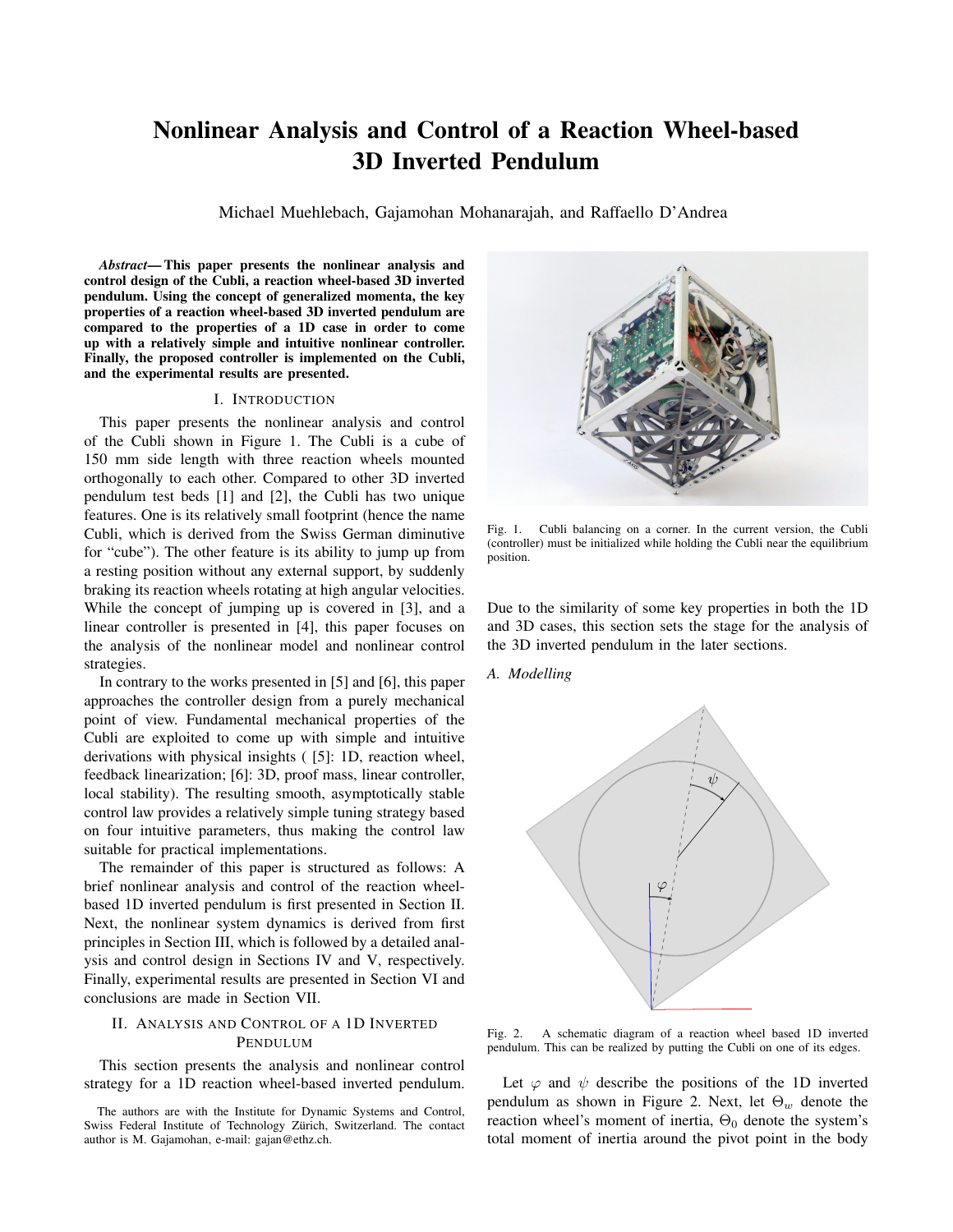fixed coordinate frame, and  $m_{tot}$  and l represent the total mass and distance between the pivot point to the center of gravity of the whole system.

The Lagrangian [7] of the system is given by:

$$
\mathcal{L} = \frac{1}{2}\hat{\Theta}_0\dot{\varphi}^2 + \frac{1}{2}\Theta_w(\dot{\varphi} + \dot{\psi})^2 - mg\cos\varphi,\qquad(1)
$$

where  $\hat{\Theta}_0 = \Theta_0 - \Theta_w > 0$ ,  $m = m_{tot}l$  and g is the constant gravitational acceleration. The generalized momenta are defined by

$$
p_{\varphi} := \frac{\partial \mathcal{L}}{\partial \dot{\varphi}} = \Theta_0 \dot{\varphi} + \Theta_w \dot{\psi}, \tag{2}
$$

$$
p_{\psi} := \frac{\partial \mathcal{L}}{\partial \dot{\psi}} = \Theta_w(\dot{\varphi} + \dot{\psi}). \tag{3}
$$

Let  $T$  denote the torque applied to the reaction wheel by the motor. Now, the equations of motion can be derived using the Euler-Lagrange equations with the torque  $T$  as a nonpotential force. This yields

$$
\dot{p}_{\varphi} = \frac{\partial \mathcal{L}}{\partial \varphi} = mg \sin \varphi, \tag{4}
$$

$$
\dot{p}_{\psi} = \frac{\partial \mathcal{L}}{\partial \psi} + T = T. \tag{5}
$$

Note that the introduction of the generalized momenta in (2) and (3) leads to a simplified representation of the system, where (4) resembles an inverted pendulum augmented by an integrator in (5).

Since the actual position of the reaction wheel is not of interest, we introduce  $x := (\varphi, p_{\varphi}, p_{\psi})$  to represent the reduced set of states and describe the dynamics of the mechanical system as follows:

$$
\dot{x} = \begin{pmatrix} \dot{\varphi} \\ \dot{p}_{\varphi} \\ \dot{p}_{\psi} \end{pmatrix} = f(x, T) = \begin{pmatrix} \hat{\Theta}_0^{-1}(p_{\varphi} - p_{\psi}) \\ mg \sin \varphi \\ T \end{pmatrix}.
$$
 (6)

## *B. Analysis*

*1) State Space:* For the subsequent analysis the state space is defined as  $\mathcal{X} = \{x \mid \varphi \in (-\pi, \pi], p_{\varphi} \in \mathbb{R}, p_{\psi} \in$  $\mathbb{R}$ .

*2) Equilibria:* The equilibria of the system are given by  $\mathcal{E} = \{(x, T) \in \mathcal{X} \times \mathbb{R} \mid f(x, T) = 0\}.$  Evaluating  $\dot{p}_{\varphi} =$  $\dot{p}_{\psi} = \dot{\varphi} = 0$  gives the following equilibria:

$$
\mathcal{E}_1 = \{ (x, T) \in \mathcal{X} \times \mathbb{R} \mid \varphi = 0, \ p_{\varphi} = p_{\psi}, \ T = 0 \}, \tag{7}
$$

$$
\mathcal{E}_2 = \{(x, T) \in \mathcal{X} \times \mathbb{R} \mid \varphi = \pi, \ p_\varphi = p_\psi, \ T = 0\}.
$$
 (8)

Each equilibrium is a closed invariant set with a constant  $p_{\psi}$  which may be non-zero. Mechanically, this means that the pendulum may be at rest in an upright position while its reaction wheel rotates at a constant angular velocity. Further linear analysis reveals that the upright equilibria  $\mathcal{E}_1$ is unstable, while the hanging equilibria  $\mathcal{E}_2$  is stable in the sense of Lyapunov.

## *C. Control Design*

The goal of the controller is to drive the inverted pendulum towards the upright position  $\varphi = 0$  and to bring the angular velocity of the reaction wheel  $\dot{\psi}$  to zero, specifically

$$
\lim_{t \to \infty} x = 0. \tag{9}
$$

Now, consider the following feedback control law

$$
u(\varphi, p_{\varphi}, p_{\psi}) = k_1 mg \sin \varphi + k_2 p_{\varphi} - k_3 p_{\psi}, \qquad (10)
$$

where

$$
k_1 = 1 + \alpha \hat{\Theta}_0 + \frac{\beta \gamma}{mg} + \delta,
$$
  
\n
$$
k_2 = \frac{\beta}{\hat{\Theta}_0} \cos \varphi + \gamma (1 + \alpha \hat{\Theta}_0),
$$
  
\n
$$
k_3 = \frac{\beta}{\hat{\Theta}_0} \cos \varphi + \gamma \text{ and }
$$
  
\n
$$
\alpha, \beta, \gamma, \delta > 0.
$$

*Theorem 2.1:* The control law  $T = u(\varphi, p_{\varphi}, p_{\psi})$  given in (10) makes the equilibrium point  $x = 0$  stable and asymptotically stable on the domain  $\mathcal{X}^- = \mathcal{X} \setminus \{ \varphi = \pi, p_{\varphi} = \varphi \}$  $0, p_{\psi} = 0$ .

*Proof:* Consider the following Lyapunov candidate function  $V: x \in \mathcal{X} \to \mathbb{R}$ ,

$$
V(x) = \frac{1}{2}\alpha p_{\varphi}^{2} + mg(1 - \cos \varphi) + \frac{1}{2\delta \hat{\Theta}_{0}} z^{2},
$$
 (11)

where  $z = z(x) = p_{\varphi}(1 + \alpha \hat{\Theta}_0) + \beta \sin \varphi - p_{\psi}$ . There exists the class  $\mathcal{K}_{\infty}^{-1}$  function  $a(x) := \epsilon x^2$ with  $\epsilon < \min\{\frac{2mg}{\pi^2}, \frac{\alpha}{2}, \frac{1}{2\delta\hat{\Theta}_0}\}\$  such that  $V(x) \ge$  $a(||(p_{\varphi}, \varphi, z)||_2) \,\forall x \in \mathcal{X}$  and  $\check{V}(0) = 0$ . Hence,  $V(x)$  is positive definite and a valid Lyapunov candidate.

The time derivative of the above Lyapunov candidate function along the closed loop trajectory is given by

$$
\dot{V}(x) = \frac{mg}{\hat{\Theta}_0}(z - \beta \sin \varphi) \sin \varphi + \frac{1}{\delta \hat{\Theta}_0} z\dot{z}
$$
  
= 
$$
-\frac{mg}{\hat{\Theta}_0} \beta \sin^2 \varphi - \frac{\gamma}{\delta \hat{\Theta}_0} z^2 \le 0, \quad \forall x \in \mathcal{X}.
$$

Since  $V(x) \leq 0 \ \forall x \in \mathcal{X}$ , we conclude from Lyapunov's stability theorem that the point  $x = 0$  is stable.

Now, to prove asymptotic stability of  $x = 0$  in  $\mathcal{X}^-$ , let us define the set

$$
\mathcal{R} = \{ x \in \mathcal{X}^- \mid \dot{V}(x) = 0 \}.
$$

Consider trajecories  $x(t)$  inside an invariant set of  $R$ . Clearly, they must fullfill  $\varphi = 0$ ,  $z = 0$  and the system dynamics (6). This implies  $x(t) \equiv 0$  and therefore the largest invariant set in R is  $x = 0$ . Now, by Krasovskii–LaSalle principle [9] (Theorem 4.4) it follows that, for any trajectory  $x(t)$ ,

$$
\lim_{t \to \infty} x(t) = 0, \quad x(0) \in \mathcal{X}^-.
$$

For a similar control design and stability proof of the 1D reaction wheel-based inverted pendulum, see [10].

<sup>1</sup>A function  $a : \mathbb{R} \to \mathbb{R}^+_0$  is of class  $\mathcal{K}_{\infty}$ , if it is strictly increasing and  $a(r = 0) = 0$ ,  $\lim_{r \to \infty} a(r) \to \infty$ , see [8].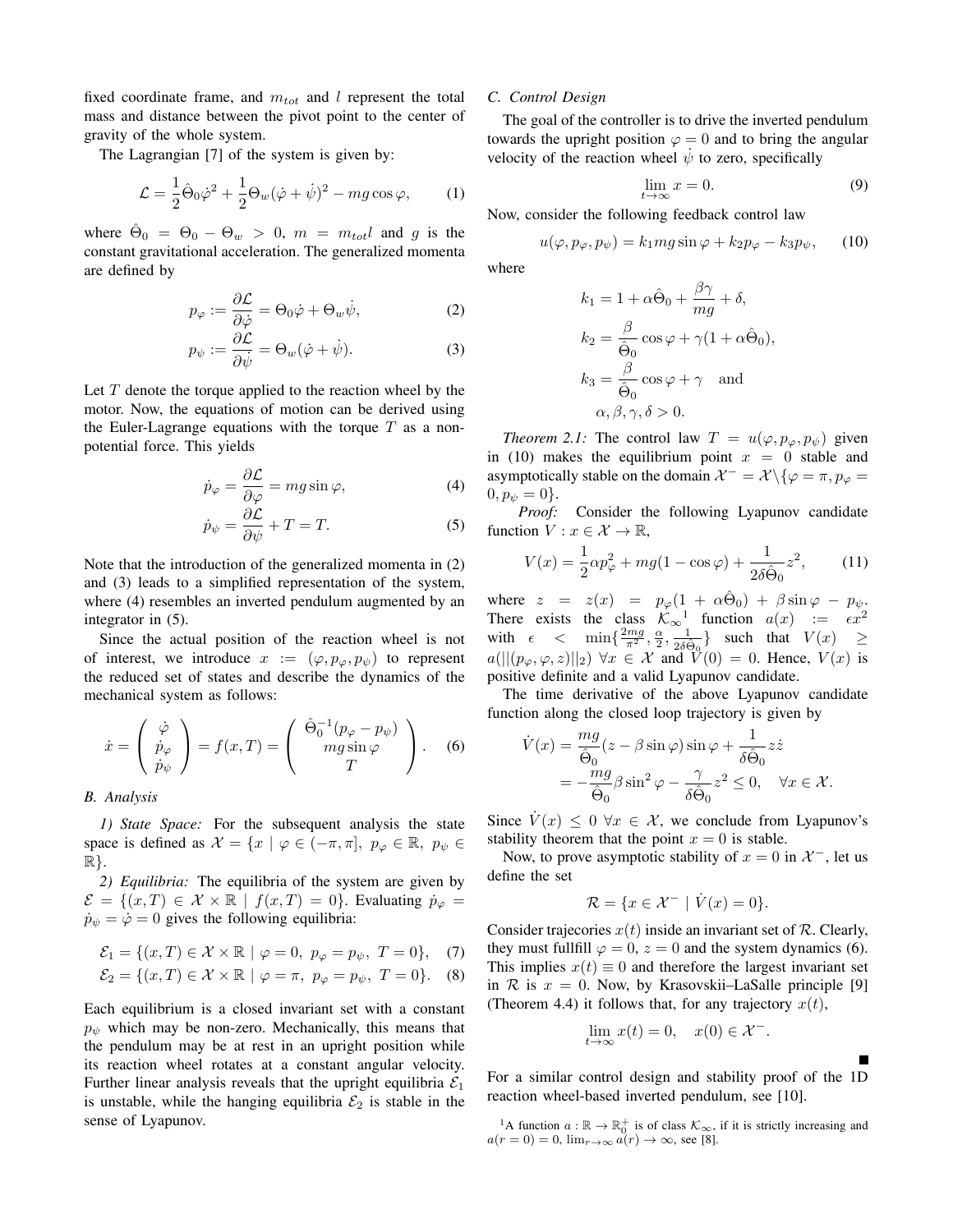## *D. Remarks*

*1) Interpretation of the Lyapunov function (11):* The Lyapunov function (11) can be found by a standard backstepping approach [9], [10]. If the reaction wheel dynamics are neglected and  $p_{\psi}$  is assumed to be the control input, the function  $\tilde{V}(\varphi, p_{\varphi}) = \frac{1}{2}\alpha p_{\varphi}^2 + mg(1 - \cos \varphi)$  is a valid Lyapunov function candidate. Requiring  $\dot{\tilde{V}} \leq 0$  along trajectories would imply  $p_{\psi} = p_{\varphi}(1 + \alpha \hat{\Theta}_0) + \beta \sin \varphi$ , i.e.  $z = 0$ . This leads to the interpretation that z penalizes the deviation from the control law that would be applied to the system when neglecting wheel dynamics. Hence, decreasing the tuning parameter  $\delta$  leads to a more aggressive controller that prioritizes the tilt over the wheel velocity.

*2) Extension of the controller (10):* The Lyapunov function (11) can be augmented by an additional integrator state,

$$
\hat{V}(x) = V(x) + \frac{\nu}{2\delta \hat{\Theta}_0} z_{int}^2,
$$

where  $z_{int}(t) = z_0 + \int_0^t z(\tau) d\tau$ . As a consequence, the controller (10) must be extended with  $z_{int}$ ,  $\hat{u} = u + vz_{int}$ in order to provide stability of the upright equilibrium. This may also be important for practical implementation since it accounts for modelling errors.

*3) Interpretation of the control law (10):* The control law given in (10) can be rewritten as

$$
u = \frac{\beta}{mg}\ddot{p}_{\varphi} + k_1 \dot{p}_{\varphi} + \gamma (1 + \alpha \hat{\Theta}_0) p_{\varphi} - \gamma p_{\psi},
$$

where

$$
p_{\psi} = u_0 + \int_0^t u(\tau) d\tau.
$$

This is nothing but a linear controller composed of a proportional, (double) differential, and integral parts. Furthermore  $\gamma$  can be interpreted as the integrator weight.

# III. SYSTEM DYNAMICS OF THE REACTION WHEEL-BASED 3D INVERTED PENDULUM

Let  $\Theta_0$  denote the total moment of inertia of the full Cubli around the pivot point O (see Figure 3),  $\Theta_{wi}$ ,  $i = 1, 2, 3$ denote the moment of inertia of each reaction wheel (in the direction of the corresponding rotation axis) and define  $\Theta_w := \text{diag}(\Theta_{w1}, \Theta_{w2}, \Theta_{w3}), \hat{\Theta}_0 := \Theta_0 - \Theta_w$ . Next, let  $\vec{m}$ denote the position vector from the pivot point to the center of gravity multiplied by the total mass and  $\vec{q}$  denote the gravity vector. The projection of a tensor onto a particular coordinate frame is denoted by a preceding superscript, i.e.  ${}^B\Theta_0 \in \mathbb{R}^{3 \times 3}$ ,  ${}^B(\vec{m}) = {}^Bm \in \mathbb{R}^3$ . The arrow notation is used to emphasize that a vector (and tensor) should be a priori thought of as a linear object in a normed vector space detached from its coordinate representation with respect to a particular coordinate frame. Since the body fixed coordinate frame  ${B}$  is the most commonly projected coordinate frame, we usually remove its preceding superscript for the sake of simplicity. Note further that  $B\tilde{\Theta}_0 = \hat{\Theta}_0 \in \mathbb{R}^{3 \times 3}$  is positive definite.



Fig. 3. Cubli balancing on the corner.  $Be$ <sup>\*</sup> and  $Ie$ <sup>\*</sup> denote the principle axis of the body fixed frame  ${B}$  and inertial frame  ${I}$ . The pivot point O is the common origin of coordinate frames  $\{I\}$  and  $\{B\}$ .

The Lagrangian of the system is given by

$$
\mathcal{L}(\omega_h, g, \omega_w, \phi) = \frac{1}{2} \omega_h^T \hat{\Theta}_0 \omega_h + \frac{1}{2} (\omega_h + \omega_w)^T
$$

$$
\Theta_w(\omega_h + \omega_w) + m^T g,
$$
(12)

where  $^{B}(\vec{\omega}_{h}) = \omega_{h} \in \mathbb{R}^{3}$  denotes the body angular velocity and  $B(\vec{\omega}_w) = \omega_w \in \mathbb{R}^3$  denotes the reaction wheel angular velocity. The components of  $T \in \mathbb{R}^3$  contain the torques as applied to the reaction wheels. In the body fixed coordinate frame, the vector  $m$  is constant whereas the time derivative of g is given by  $B(\dot{\vec{g}}) = 0 = \dot{g} + \omega_h \times g = \dot{g} + \tilde{\omega}_h g$ . The tilde operator applied to the vector  $v \in \mathbb{R}^3$ , i.e  $\tilde{v}$  denotes the skew symmetric matrix for which  $\tilde{v}a = v \times a$  holds  $\forall a \in \mathbb{R}^3$ . Introducing the generalized momenta

$$
p_{\omega_h} =: \frac{\partial \mathcal{L}}{\partial \omega_h}^{\mathrm{T}} = \Theta_0 \omega_h + \Theta_w \omega_w, \tag{13}
$$

$$
p_{\omega_w} =: \frac{\partial \mathcal{L}}{\partial \omega_w}^{\mathrm{T}} = \Theta_w(\omega_h + \omega_w) \tag{14}
$$

results in the equations of motion given by

$$
\dot{g} = -\tilde{\omega}_h g,\tag{15}
$$

$$
\dot{p}_{\omega_h} = -\tilde{\omega}_h p_{\omega_h} + \tilde{m}g,\tag{16}
$$

$$
\dot{p}_{\omega_w} = T. \tag{17}
$$

Note that there are several ways of deriving the equations of motion; for example in [4] the concept of virtual power has been used. A derivation using the Lagrangian formalism is shown in the appendix  $2$  and highlights the similarities

<sup>2</sup>http://www.idsc.ethz.ch/Research\_DAndrea/Cubli/ cubliCDC13-appendix.pdf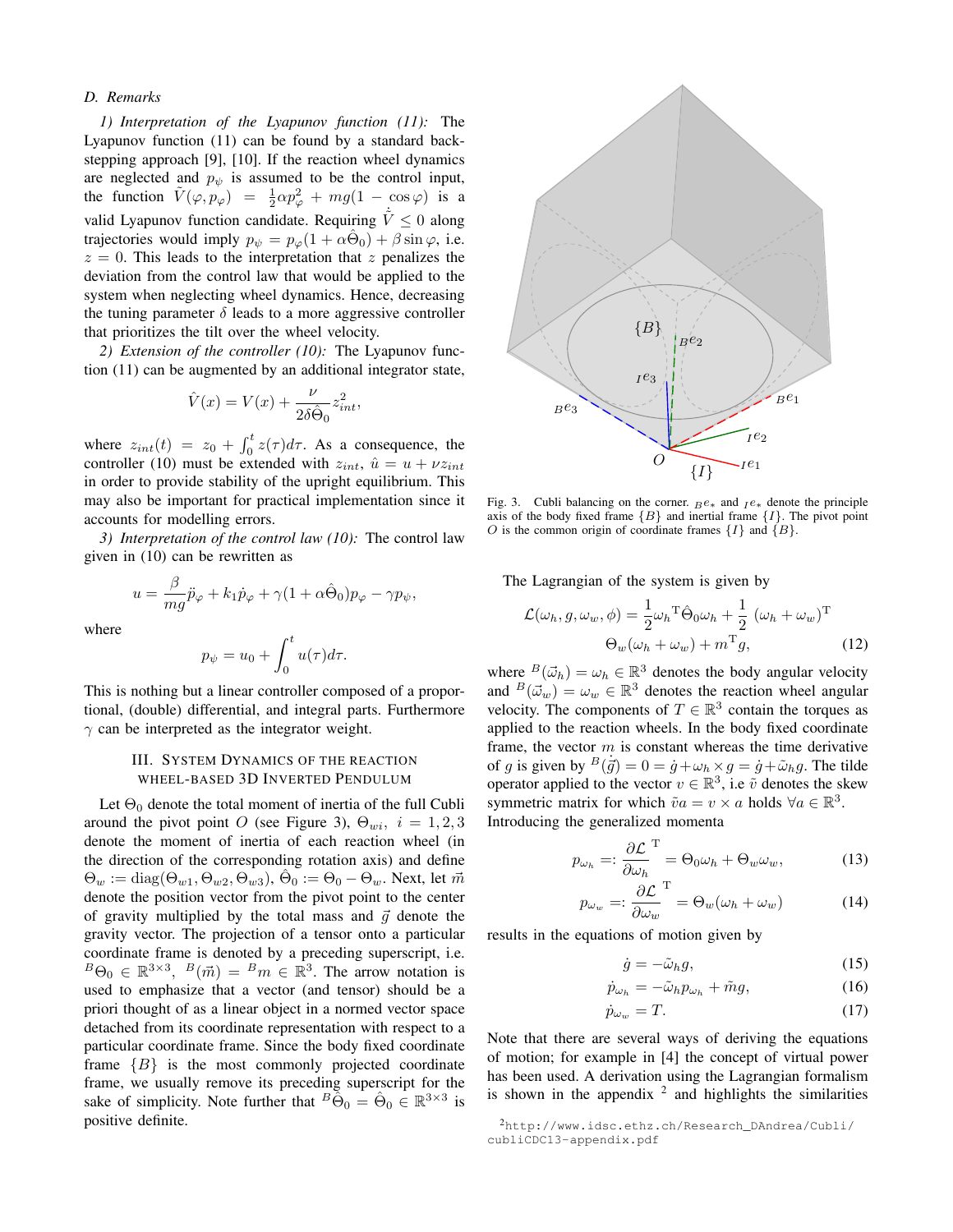between the 1D and 3D case. The Lagrangian formalism also motivates the introduction of the generalized momenta.

Now, using  $\vec{v} = \dot{v} + \omega_h \times v$ , the time derivative of a vector in a rotating coordinate frame, (15)-(17) can be further simplified to

$$
\dot{\vec{g}} = 0,\t(18)
$$

$$
\dot{\vec{p}}_{\omega_h} = \vec{m} \times \vec{g},\tag{19}
$$

$$
\dot{p}_{\omega_w} = T. \tag{20}
$$

This highlights, in particular, the similarity between the 1D and 3D inverted pendula. Since the norm of a vector is independent of its representation in a coordinate frame, the 2-norm of the impulse change is given by  $||\dot{\vec{p}}_{\omega_h}||_2 =$  $||\vec{m}||_2||\vec{g}||_2 \sin \phi$ . In this case,  $\phi$  denotes the angle between the vectors  $\vec{m}$  and  $\vec{g}$ . Additionally, as in the 1D case,  $p_{\omega_w}$  is the integral of the applied torque  $T$ .

#### IV. ANALYSIS

#### *A. Conservation of Angular Momentum*

From (19) it follows that the rate of change of  $\vec{p}_{\omega_h}$  lies always orthogonal to  $\vec{m}$  and  $\vec{g}$ . Since  $\vec{g}$  is constant,  $\vec{p}_{\omega_h}$  will never change its component in direction  $\vec{g}$  during the whole trajectory. Expressed in Cubli's body fixed coordinate frame, it can be written as  $\frac{d}{dt}(p_{\omega_h}^T g) \equiv 0$  and this is nothing but the conservation of angular momentum around the axis  $\vec{g}$ .

This has a very important consequence for the control design: Independent of the control input applied, the momentum around  $\vec{q}$  is conserved and, depending on the initial condition, it may be impossible to bring the system to rest.

### *B. State Space*

Since the subsequent analysis and control will be carried out in the fixed body coordinate frame, the state space is defined by the set  $\mathcal{X} = \{x = (g, p_{\omega_h}, p_{\omega_w}) \in \mathbb{R}^9 \mid ||g||_2 =$ 9.81}. Note that  $\omega_h = \hat{\Theta}_0^{-1} (p_{\omega_h} - p_{\omega_w}).$ 

## *C. Equilibria*

The procedure is identical to the one presented in subsection II-B.2. As can be seen from (19), the condition  $\vec{p}_{\omega_h} = 0$ is fullfilled only if m  $|| g$ , i.e.,  $g = \pm \frac{m}{||m||_2} ||g||_2$ . From (20) it follows that  $p_{\omega_w} = \text{const}, T = 0$ . Using (15) and (16) leads to  $\omega_h = \hat{\Theta}_0^{-1}(p_{\omega_h} - p_{\omega_w}) || g$  and  $p_{\omega_h} || g$ , which corresponds exactly to the conserved part of  $p_{\omega_h}$ . Combining everything together results in the following equilibria

$$
\mathcal{E}_1 = \{ (x, T) \in \mathcal{X} \times \mathbb{R}^3 \mid g^{\mathrm{T}} m = -||g||_2 ||m||_2, p_{\omega_h} || m, \ \hat{\Theta}_0^{-1} (p_{\omega_h} - p_{\omega_w}) || m, T = 0 \}, \n\mathcal{E}_2 = \{ (x, T) \in \mathcal{X} \times \mathbb{R}^3 \mid g^{\mathrm{T}} m = ||g||_2 ||m||_2, \n p_{\omega_h} || m, \ \hat{\Theta}_0^{-1} (p_{\omega_h} - p_{\omega_w}) || m, T = 0 \}.
$$

Linearization reveals that the upright equilibria  $\mathcal{E}_1$  is unstable, while the hanging equilibria  $\mathcal{E}_2$  is stable in the sense of Lyapunov.

## V. NONLINEAR CONTROL OF THE REACTION WHEEL-BASED 3D INVERTED PENDULUM

Let us first define the control objective. Since the angular momentum  $\vec{p}_{\omega_h}$  is conserved in the direction of  $\vec{g}$ , the controller may only bring the component of  $\vec{p}_{\omega_h}$  that is orthogonal to  $\vec{g}$  to zero. Hence it is convenient to split the vector  $\vec{p}_{\omega_h}$  into two parts: one in the direction of  $\vec{g}$ , and one orthogonal to it, i.e.

$$
\vec{p}_{\omega_h} = \vec{p}_{\omega_h}^{\perp} + \vec{p}_{\omega_h}^{\;g} \quad \text{and} \quad \vec{p}_{\omega_h}^{\;g} = (\vec{p}_{\omega_h}^{\;T}\vec{g}) \frac{\vec{g}}{||\vec{g}||_2^2}.
$$

From (19) and the conservation of angular momentum, it follows directly that

$$
B(\dot{\vec{p}}_{\omega_h}^{\perp}) = \dot{p}_{\omega_h}^{\perp} + \tilde{\omega}_h p_{\omega_h}^{\perp} = \tilde{m}g. \tag{21}
$$

Another reasonable addition to the control objective is the asymptotic convergence of the angular velocity of the Cubli,  $\omega_h$ , to zero. Consequently, the control objective can be formulated as driving the system to the closed invariant set  $\mathcal{T} = \{x \in \mathcal{X} \mid g^{\mathrm{T}} m = -||g||_2 ||m||_2, \ \omega_h = \hat{\Theta}_0^{-1} (p_{\omega_h} - p_{\omega_h})\}$  $p_{\omega_w}$ ) = 0,  $p_{\omega_h}^{\perp} = 0$ .

In order to prove asymptotic stability, the hanging equilibrium must be excluded (as will become clear later). This can be done by introducing the set  $\mathcal{X}^- = \mathcal{X} \setminus x^-$ , where  $x^$ denotes the hanging equilibrium with  $\omega_h = 0$ :

$$
x^{-} = \{ x \in X \mid g = \frac{||g||_2}{||m||_2} m, \ p_{\omega_h}^{\perp} = 0, \ p_{\omega_h} = p_{\omega_w} \}.
$$

Next, consider the controller

$$
u = K_1 \tilde{m}g + K_2 \omega_h + K_3 p_{\omega_h} - K_4 p_{\omega_w}, \qquad (22)
$$

where

$$
K_1 = (1 + \beta \gamma + \delta)I + \alpha \hat{\Theta}_0,
$$
  
\n
$$
K_2 = \alpha \hat{\Theta}_0 \tilde{p}_{\omega_h}^{\perp} + \beta \tilde{m}\tilde{g} + \tilde{p}_{\omega_h},
$$
  
\n
$$
K_3 = \gamma (I + \alpha \hat{\Theta}_0 (I - \frac{gg^{\mathrm{T}}}{||g||_2^2})),
$$
  
\n
$$
K_4 = \gamma I, \quad \alpha, \beta, \gamma, \delta > 0,
$$

and  $I \in \mathbb{R}^{3 \times 3}$  is the identity matrix.

*Theorem 5.1:* The controller given in (22) makes the closed invariant set  $T$  of the system defined by (18)-(20) stable and asymptotically stable on  $x \in \mathcal{X}^-$ .

*Proof:* Consider the following Lyapunov candidate function  $V : \mathcal{X} \to \mathbb{R}$ ,

$$
V(x) = \frac{1}{2} \alpha p_{\omega_h}^{\perp T} p_{\omega_h}^{\perp} + m^T g + ||m||_2 ||g||_2 + \frac{1}{2\delta} z^{\text{T}} \hat{\Theta}_0^{-1} z,
$$
  
with  $z = z(x) = \alpha \hat{\Theta}_0 p_{\omega_h}^{\perp} + p_{\omega_h} + \beta \tilde{m} g - p_{\omega_w}.$  (23)

Then the  $\mathcal{K}_{\infty}$  function  $a(x) := \epsilon x^2$ , with  $\epsilon <$ 

 $\min\{\frac{2}{\pi^2}||m||_2||g||_2, \frac{1}{2\delta||\hat{\Theta}_0||_2}, \frac{\alpha}{2}\}$  is such that  $V(x) \ge$  $a(||(p_{\omega_h}^{\perp}, p_{\omega_w}, z)||_2), \ \forall x \in \mathcal{X}$ . Furthermore  $V(x = x_0) = 0$ implies  $x = x_0$ , where  $x_0 \in \mathcal{T}$ . Therefore V is a positive definite function and a valid Lyapunov candidate.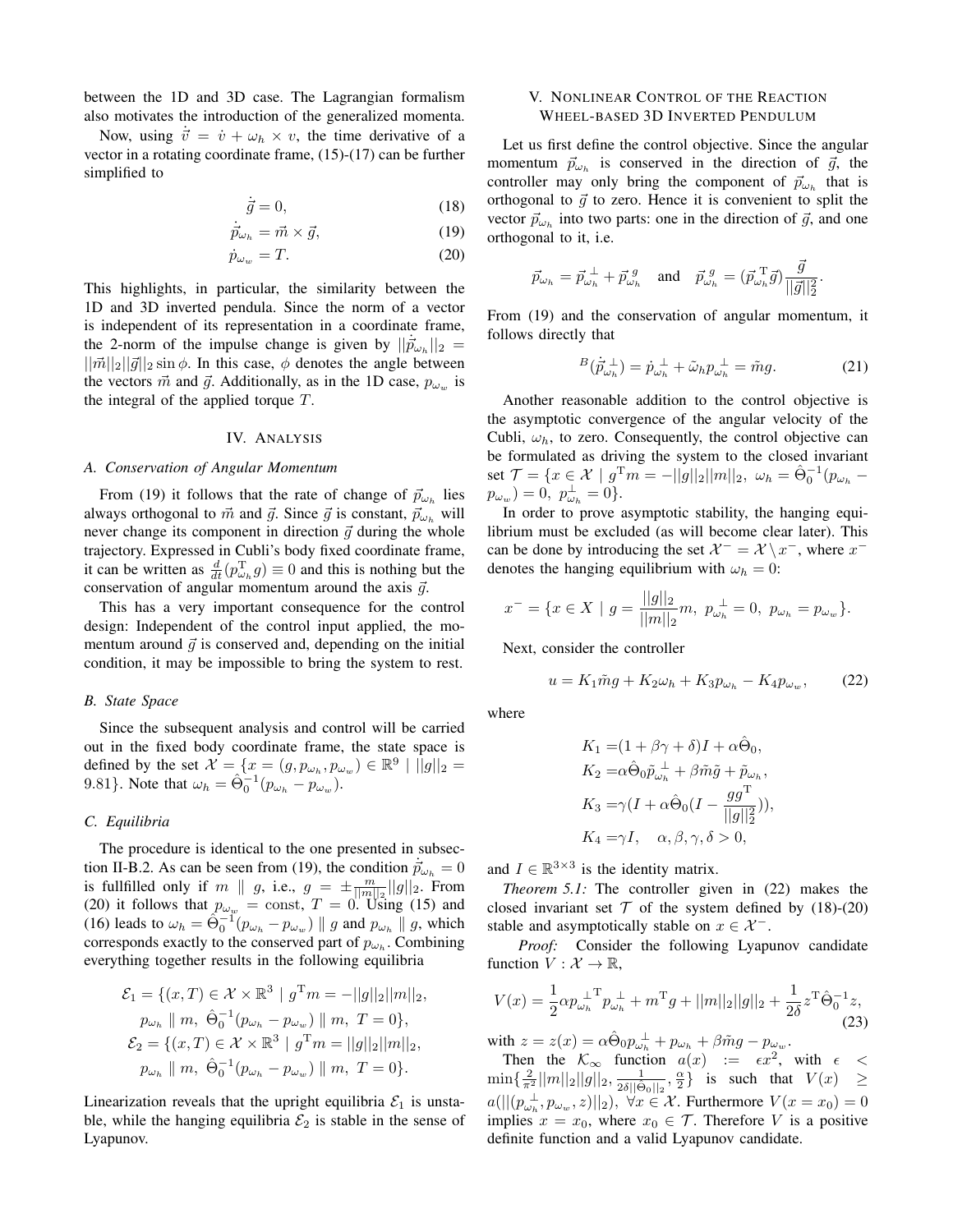Next,  $\dot{V}$  is evaluated along trajectories of the closed loop system:

$$
\dot{V}(x) = \alpha p_{\omega_h}^{\perp T} \dot{p}_{\omega_h}^{\perp} + m^{\mathrm{T}} \dot{g} + \frac{1}{\delta} z^{\mathrm{T}} \hat{\Theta}_0^{-1} \dot{z}
$$
\n
$$
= m^{\mathrm{T}} \tilde{g} \hat{\Theta}_0^{-1} (\beta \tilde{g} m + z) + \frac{1}{\delta} z^{\mathrm{T}} \hat{\Theta}_0^{-1} \dot{z}
$$
\n
$$
= -\beta (\tilde{g} m)^{\mathrm{T}} \hat{\Theta}_0^{-1} (\tilde{g} m) + z^{\mathrm{T}} \hat{\Theta}_0^{-1} (\tilde{m} g + \frac{1}{\delta} \dot{z})
$$
\n
$$
= -\beta (\tilde{g} m)^{\mathrm{T}} \hat{\Theta}_0^{-1} (\tilde{g} m) - \frac{\gamma}{\delta} z^{\mathrm{T}} \hat{\Theta}_0^{-1} z \le 0, \forall x \in \mathcal{X}.
$$

Since  $V(x) \leq 0 \ \forall x \in \mathcal{X}$ , we conclude from Lyapunov's stability theorem that the point  $x_0 \in \mathcal{T}$  is stable.

To prove aymptotic stability of the set  $\mathcal T$  in  $\mathcal X^-$  define the set  $\mathcal{R} := \{x \in \mathcal{X}^- \mid V(x) = 0\}$ . The condition  $V(x) = 0$ leads immediately to  $z = 0$ ,  $m \parallel g$ , such that R can be rewritten as  $\mathcal{R} = \{x \in \mathcal{X}^- \mid m \parallel g, p_{\omega_w} = \alpha \hat{\Theta}_0 p_{\omega_h}^{\perp} + p_{\omega_h}\}.$ Now, let us consider the system dynamics of a trajectory inside an invariant set contained in  $\mathcal{R}$ . This gives

$$
g \parallel m \Rightarrow g = -\frac{m}{||m||_2} ||g||_2 \Rightarrow \dot{g} = 0
$$

$$
\Rightarrow \omega_h \parallel g \quad \therefore \dot{g} = -\tilde{\omega}_h g \tag{24}
$$

$$
g \parallel m, \ z = 0 \Rightarrow \omega_h = \alpha p_{\omega_h}^{\perp}
$$
  

$$
\Rightarrow \omega_h \parallel p_{\omega_h}^{\perp}
$$
 (25)

However, since  $p_{\omega_h}^{\perp} \perp g$  by definition, (24) and (25) imply  $\omega_h = 0$  and  $p_{\omega_h}^{\perp} = 0$ . This shows that  $\mathcal T$  is the largest invariant subset of R. Now, by Krasovskii–LaSalle principle [9] (Theorem 4.4), it follows that, for any trajectory  $x(t)$ ,

$$
\lim_{t \to \infty} x(t) = x_f, \quad x(0) \in \mathcal{X}^-, \quad x_f \in \mathcal{T}.
$$

## *A. Remarks*

*1) Interpretation of the Lyapunov function (23):* Similar to the 1D case, the Lyapunov function (23) can be found via a two-step backstepping approach. The reduced Lyapunov function  $\tilde{V}(x) = \frac{1}{2} \alpha p_{\omega_h}^{\perp}$  $T_{p_{\omega_h}^{\perp}}^T + m^{\mathrm{T}}g + ||m||_2||g||_2$  can be used to demonstrate stability for  $p_{\omega_w} = \alpha \hat{\Theta}_0 p_{\omega_h}^{\perp} + p_{\omega_h}$  $\beta \tilde{m}g$ , i.e.  $z = 0$ . Therefore z can again be interpreted as penalty term, see Section II-D.

*2) Extension of the controller (22):* As in the 1D case, the Lyapunov function (23) can be extended with an additional state,

$$
\hat{V}(x) = V(x) + \frac{\nu}{2\delta} z_{int}^{\mathrm{T}} \hat{\Theta}_0^{-1} z_{int}, \quad z_{int}(t) = z_0 + \int_0^t z(\tau) d\tau.
$$

Straightforward derivation shows that the resulting controller must be augmented by  $z_{int}$ , i.e.  $\hat{u} = u + \nu z_{int}$ . Integral control is useful in practice to prevent steady state deviations caused by modelling errors.

# *B. Interpretation of the control law (22)*

Rewriting (22) yields

$$
u = \dot{p}_{\omega_h} + \gamma p_{\omega_h} + \alpha \hat{\Theta}_0 (\dot{p}_{\omega_h}^{\perp} + \gamma p_{\omega_h}^{\perp}) +
$$
  

$$
\tilde{m}(\beta \dot{g} + (\delta + \gamma \beta)g) - \gamma p_{\omega_w},
$$
 (26)

where

$$
p_{\omega_w} = u_0 + \int_0^t u(\tau) d\tau.
$$

Therefore the controller given in (22) is a linear PID controller in the variables  $p_{\omega_w}, p_{\omega_w}^{\perp}$  and g. The nonlinearity of the controller lies in the projection of  $p_{\omega_h}$  into  $p_{\omega_h}^{\perp}$  and  $p_{\omega_h}^g$ , and the computation of the  $g$ -vector from the quaternion based position estimate. Now, for small inclination angles of the body, the above nonlinear effects can be neglected to give a linearized controller that has a similar performance to the proposed nonlinear controller.

## *C. Offset-Correction Filter*

Although the Cubli is stabilized in upright position, the desired equilibrium ( $x \in \mathcal{T}$ ) may not be reached in practice. This is due to modelling errors,  $\Delta m$  of the parameter m. Denote  $\hat{m} = m + \Delta m$ , the wrong estimate of the parameter  $m$ . Since the Cubli cannot reach an equilibrium position other than  $m \parallel g$  (see Section IV-C), the modelling errors can be reduced by projecting  $\hat{m}$  on g. This adaptation can be made iteratively, but must be carried out very slowly, in order to keep the upright equilibrium stable. Since the controller is implemented in discrete time, this leads to the following heuristic algorithm:

$$
\hat{m}_0 = \hat{m},\tag{27}
$$

$$
\hat{m}_{k+1} = \mu \frac{\hat{m}_k^{\mathrm{T}} g}{||g||_2} \frac{g}{||g||_2} + (1 - \mu)\hat{m}_k, \tag{28}
$$

$$
\hat{m}_{k+1} = \hat{m}_{k+1} \frac{||\hat{m}_k||_2}{||\hat{m}_{k+1}||_2},\tag{29}
$$

where  $\mu$  ( $\mu \ll 1$ ) represents the time constant of the adaptation. Note that (29) is required to ensure that the magnitude of  $\hat{m}$  is not affected.

#### VI. EXPERIMENTAL RESULTS

This section presents disturbance rejection measurements of the proposed controller. The controller given in (22) is implemented on the Cubli with a sampling time of  $T_s = 50$ ms along with the algorithm proposed in [2] for state estimation.

Figures 4 and 5 show disturbance rejection plots of the proposed controller. A disturbance of roughly 0.1 Nm was applied for 60 ms on each of the reaction wheels simultaneously. The control input shown in Figure 6, where the controller reaches the steady state control input in less than 0.3 s. Finally, the controller attained a root mean square (RMS) inclination error of less than 0.025◦ at steady state.For small inclination angles, the linearized counterpart of the proposed controller also gave a similar performance. Note that the experimental setup did not allow large inclinations due to the saturation of the motor torques (80 [mNm]).